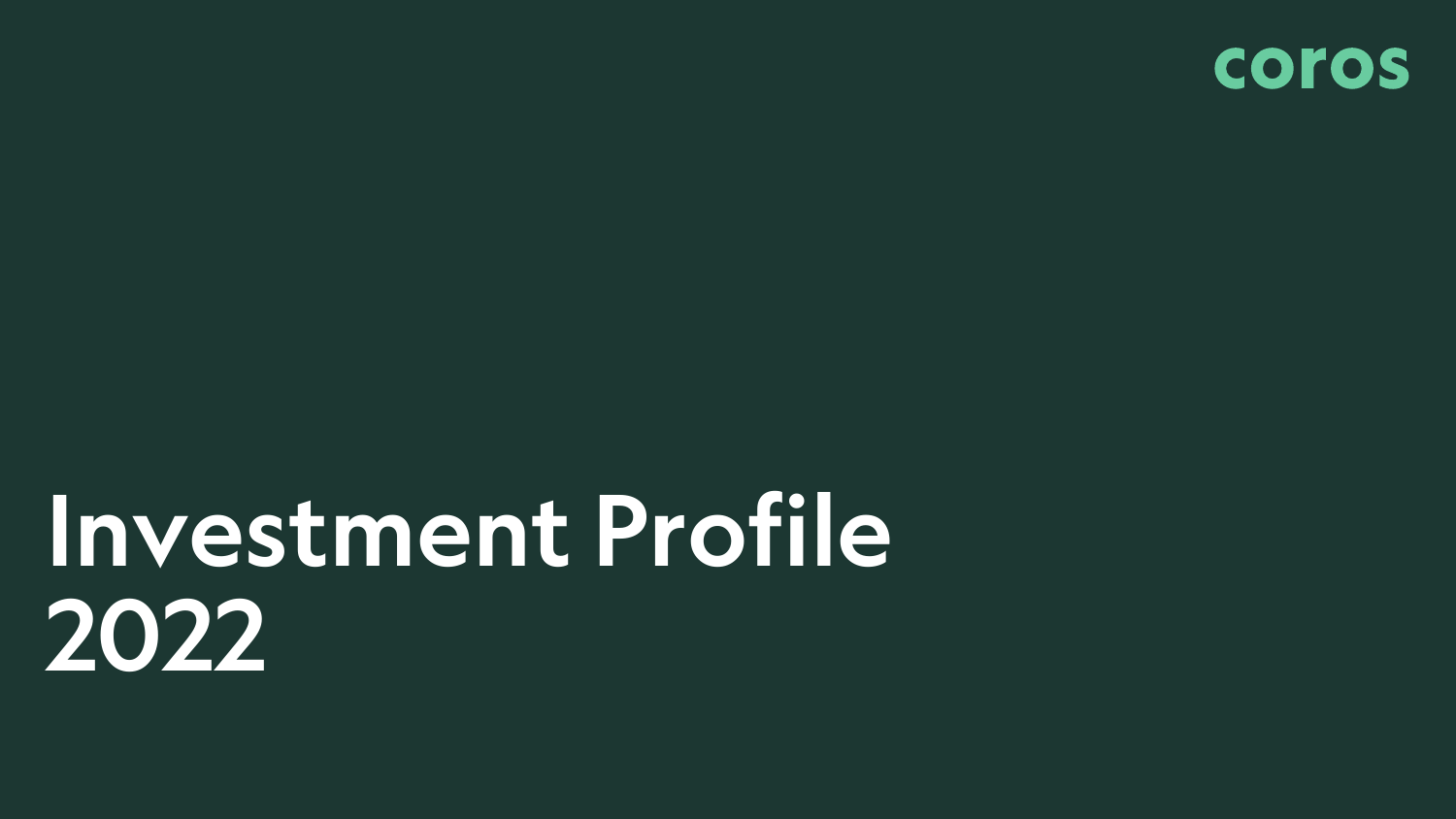# *Investment profile*

|                              | Core                                                                                                                                                                                                                 | Value-Add / Opportunistic                                                                                                                                                         |                                                                                                                          |                                                                                                             |                                                                                                             |                                                                                                             |                                         | Corporate M&A                                                                                      |
|------------------------------|----------------------------------------------------------------------------------------------------------------------------------------------------------------------------------------------------------------------|-----------------------------------------------------------------------------------------------------------------------------------------------------------------------------------|--------------------------------------------------------------------------------------------------------------------------|-------------------------------------------------------------------------------------------------------------|-------------------------------------------------------------------------------------------------------------|-------------------------------------------------------------------------------------------------------------|-----------------------------------------|----------------------------------------------------------------------------------------------------|
|                              | Urban-mixed use                                                                                                                                                                                                      | Life Science / Labs                                                                                                                                                               | Office                                                                                                                   | Hospitality                                                                                                 | Retail                                                                                                      | Logistics /<br>Industrial                                                                                   | Developments                            | Corporate real<br>estate                                                                           |
| Investment-type              | Core/Core+                                                                                                                                                                                                           | Value-add / Opportunistic                                                                                                                                                         | Value-add / Opportunistic                                                                                                | Value-add / Opportunistic                                                                                   | Value-add / Opportunistic                                                                                   | Value-add / Opportunistic                                                                                   | Opportunistic                           | Opportunistic                                                                                      |
| Size of investment           | +40m $\notin$                                                                                                                                                                                                        | $+10m \in$                                                                                                                                                                        | $+5m \in$                                                                                                                | $+10m \in$                                                                                                  | +10 $m \in$                                                                                                 | $+10m \in$                                                                                                  | $+5m \in$                               | $+50m \in$                                                                                         |
| Market                       | Berlin<br>· Munich                                                                                                                                                                                                   | Berlin / Brandenburg<br>Berlin metropolitan area<br>European gateways:<br>· Paris, London, Madrid<br>Bavaria<br>• Munich metropolitan<br>Germany:<br>area<br>• Berlin<br>· Munich |                                                                                                                          |                                                                                                             |                                                                                                             |                                                                                                             |                                         | • Germany                                                                                          |
| <b>Transaction structure</b> | • Asset deals<br>• Share deals<br>· Sale and leaseback<br>· Single Assets / Portfolios                                                                                                                               |                                                                                                                                                                                   |                                                                                                                          |                                                                                                             |                                                                                                             |                                                                                                             |                                         | Share deals                                                                                        |
| Asset specific criteria      | Built-to-Core (building<br>permit obtained,<br>assumption of<br>construction and/or<br>letting risk possible)<br>• Modern existing<br>property of up to max.<br>10 years of age<br>· Fully refurbished<br>properties | · Subordinate other<br>usages<br>Existing properties with<br>short-to medium-term<br>value-add or<br>development potential                                                        | Subordinate other<br>usages<br>Existing properties with<br>short-to medium-term<br>value-add or<br>development potential | Subordinate other<br>usages<br>Existing properties with<br>short-term value-add or<br>development potential | Subordinate other<br>usages<br>Existing properties with<br>short-term value-add or<br>development potential | Subordinate other<br>usages<br>Existing properties with<br>short-term value-add or<br>development potential | Greenfield / Brownfield<br>• All usages | Real estate<br>development platforms<br>Real estate operating<br>platforms<br>Real estate services |